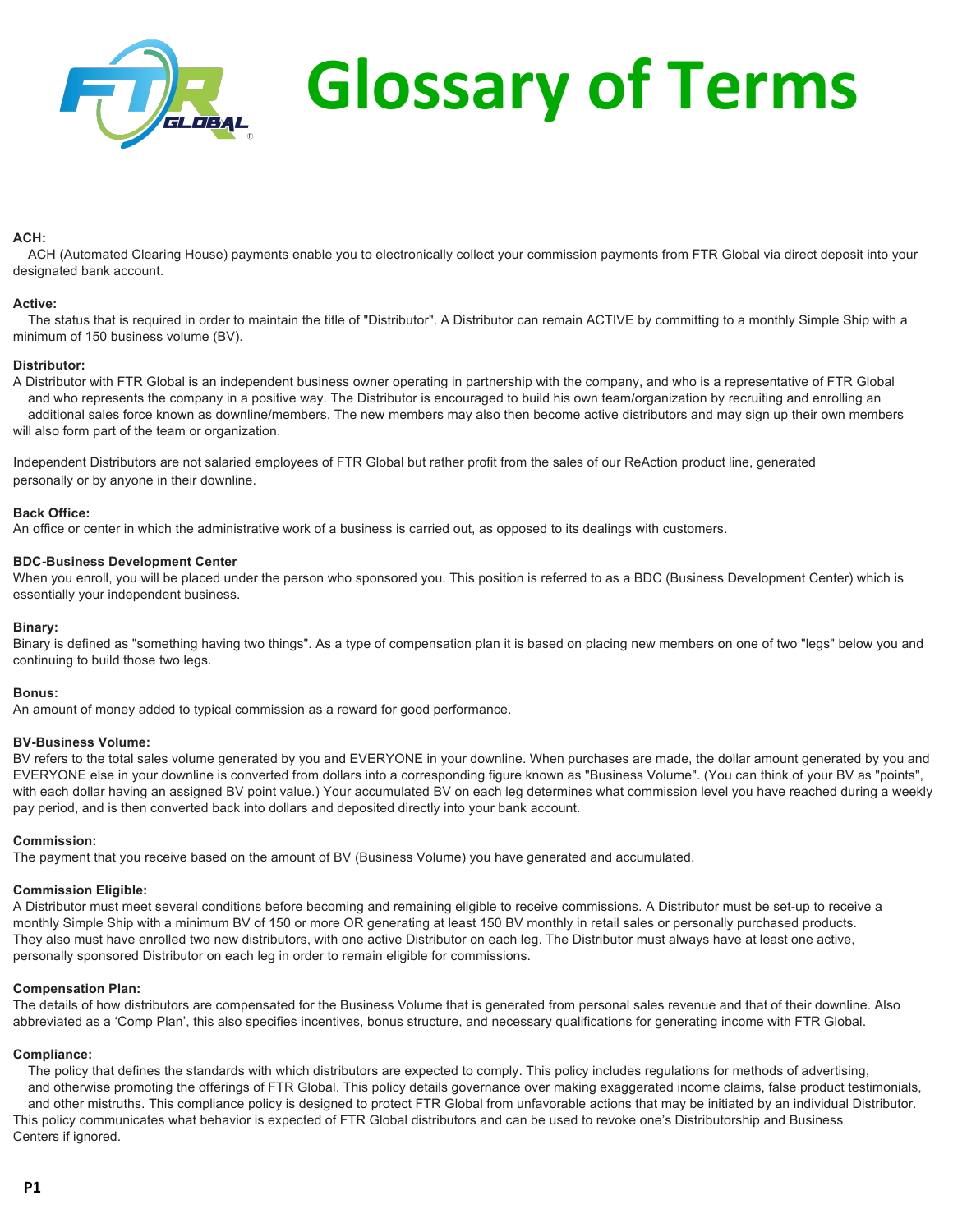

# **Downline:**

Your "downline" is anyone that is placed and maintains a position on either of your two "legs". Your downline consists of members that you have personally sponsored AND all other members who have been sponsored by others and positioned on one of your "legs".

# **Flush:**

When a Distributor becomes inactive BV will not continue to accumulate and will be "flushed" at the end of each week until that Distributor becomes active again.

# **Genealogy:**

The list of members in your downline.

# **Leader:**

A leader is a Distributor who takes responsibility for those in his downline and ensures that they are well trained and motivated to share and sell the ReAction products to consumers and introduce others to the products. (MLM companies typically reward leaders highly because of the value they bring to the company and the people they recruit. A leader in MLM is not based on a resume, as in traditional business, but on their production, enthusiasm, investment of energy and their belief in FTR Global and the ReAction products. Leaders can be found, or they can be developed.

# **FTR Global:**

Feel The Reaction Global.

# **FCE™-Full Cryosonic Extract™:**

Trusted as the safest, high quality, pure whole plant extraction available. This 100% extraction includes all 120+ cannabinoids, amino acids, proteins, terpenes, and all other plant compounds, extracted and maintained in their original form for maximum therapeutic effect. Always free of heavy metals, pesticides and other toxins.

# **Multi-Level Marketing (MLM):**

Multi-level marketing (MLM) is a business opportunity that enables people to make money outside of a conventional job. Multi-level marketing, also called network marketing, is a strategy by which a company markets their products through a network of independent distributors. Instead of being paid for the hours they work, each of these MLM distributors are paid on the production of their efforts as outlined in a compensation plan. Distributors are able to make money not only for the sales they personally generate, but also for the sales of the distributors that they recruit, and then those that they recruit, and everyone else that comes into the FTR Global business who is placed in your downline.

Organizations often choose the MLM business model as a means to promote a product or service to markets that otherwise would have been unreachable through traditional methods. Most commonly, distributors (distributors) are encouraged to promote the products and services directly to consumers by means of relationships, referrals, and word-of-mouth marketing.

# **Network Marketing:**

Also referred to as MLM (multi-level marketing) or referral marketing, network marketing is a type of a marketing plan in which the company's members act as the sales force and sell the firm's products or services. It's a recruitment-based form of marketing where consumers are recruited to become members, thus linking these end users to the MLM company. The members, in turn, buy the products or services directly from the company at wholesale price and resell them with profit. All members enrolled under one distributor form a team. This type of marketing products/services requires the firm's members to reach out to consumers, as opposed to consumers seeking out the product.

# **PS:**

Personally Sponsored. Someone that you have personally enrolled into the business.

# **Personal Volume (PV):**

Personal volume is generated by a distributor's personal purchases, retail customers' purchases, or a combination of both.

# **Prelaunch:**

A term used when a new business is introduced to the market. During a prelaunch, the company and its products or services are introduced informing prospective distributors what to expect if and when they join the company. Prelaunch publicity is meant to excite potential consumers or members into becoming a part of the company. AND...it is an opportunity for entrepreneurs to build their team before the official launch.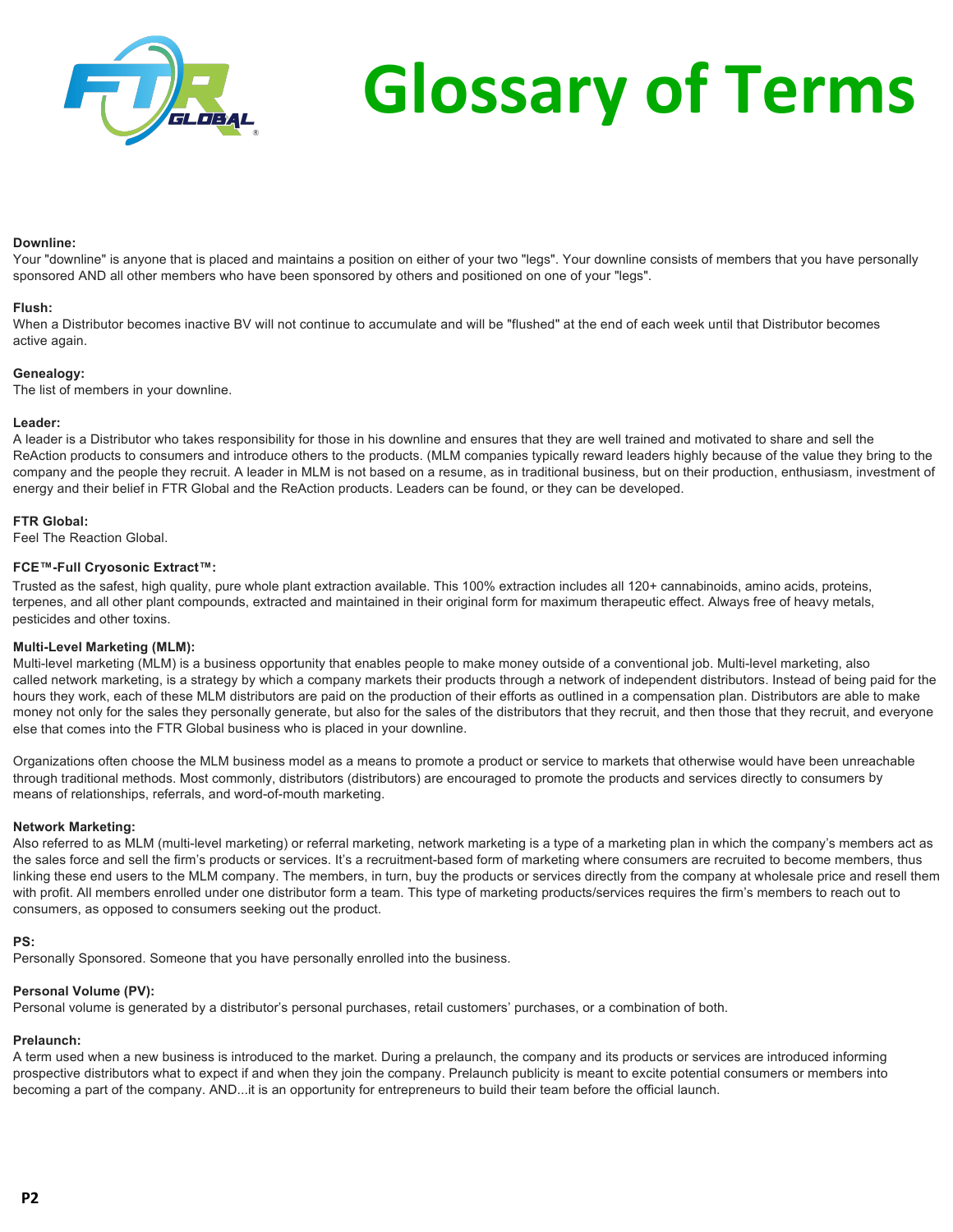

# **Push:**

This refers to the process of updating the FTR Global database. MLS pushes/updates 4 times every day, the last at midnight CST.

# **Rank:**

"Ranks" are levels of recognition for achievement. As your business grows, your achievements are recognized by receiving higher commissions and rank advancements. There are a number of substantial FTR Global bonuses that are triggered by a combination of BV and rank advancements.

# **Replicated Website:**

A replicated website is a website template reproduced for multiple users and tailored for particular business uses.

# **Residual (Passive) Income:**

Residual income, or passive income, is income received on a regular basis without exerting much work or effort to earn it. It refers to the income earned in business activities in which you do not materially participate. This is different from a regular pay, or active income, where the paycheck is based on the number of hours of work for a particular period.

# **Retail:**

Retail refers to the sale of products or services to consumers for profit. In network marketing, retailing is done by members who obtain goods at a wholesale price and resell them to end users at a certain markup. Distributors seek out a customer base to sell their products or services to rather than customers coming in to buy. Retailing can also bring in qualified prospects to be part of the team or company. The concept behind MLM retailing is to reach out to consumers and present business and income opportunities on a part-time or full-time basis.

# **Retention Rate:**

In network marketing, retention rate refers to the percentage of people/members who continue to stay with a particular company.

# **Starter Pack:**

As part of the enrollment process a new Distributor chooses a FTR Global Starter Pack, which is a selection of ReAction products made available to new distributors at a reduced cost. The Starter Packs are available in different sizes and price-points, and selection depends primarily on the ambition of the enrolling Distributor. The various Starter Packs include a number of products which can be used for personal consumption, sampling and/or demonstration, sold to retail customers, etc and depending on the price point may also include training tools, marketing materials and branded apparel. Other than what is used for personal consumption, the product included in the kit is probably best utilized for sale or demonstration, thus growing the Distributor's new business.

# **Sign-Up:**

This is the process that someone goes through when he or she agrees to join the company. Before one can be called a member or Distributor, he or she has to signup first.

# **Simple Ship:**

A program designed to ensure that a selection of products of your choice is automatically shipped to you each month. We encourage our distributors to enroll in an Imple Ship program to ensure they remain active each month. Simple Ship orders can be changed, modified, or cancelled at any time.

# **Sponsor:**

This refers to a person who has personally recruited or signed up another person to join FTR Global.

# **Strong Leg:**

A binary plan consists of a weak leg and strong leg referred to as the left and right legs, or inside and outside legs). Your "strong leg" refers to the leg that you share with your upline, not the leg that has the most BV at any given time. (Though the two are usually the Same.)

# **Tree:**

The overall business structure is often referred to as the "tree" because when depicted graphically it resembles a tree with an extensive root system.

# **Upline:**

The upline is the person who recruited/sponsored you into the company, AND any person who is connected within the same line to the person who recruited you.

# **VIP:**

As a VIP member, a person does not get placed in the "tree" and pays no annual fee but does receive a 15% discount on product purchases. A VIP member must subscribe to a monthly simple ship with a minimum of 90BV for a minimum term of 3 months.